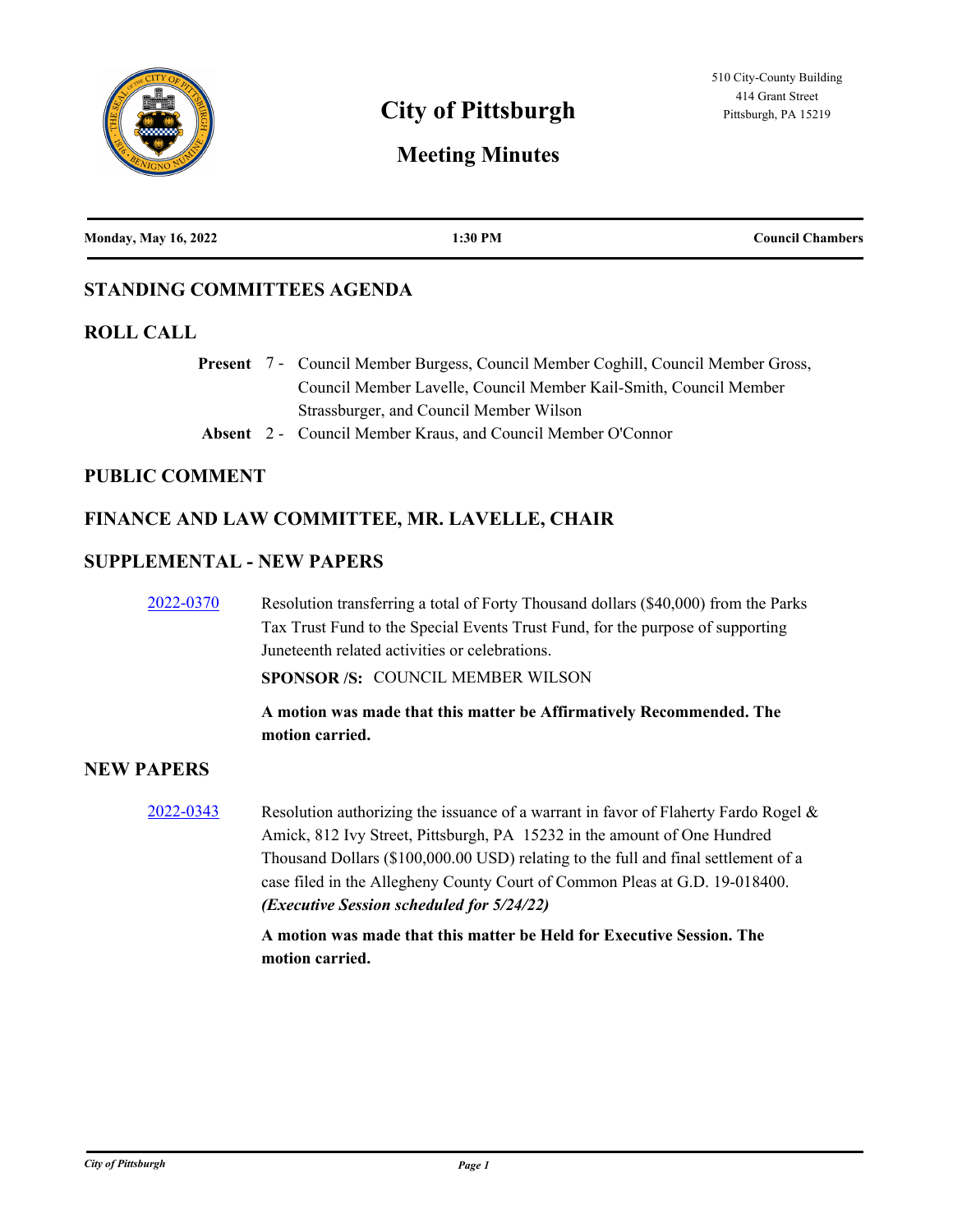| 2022-0344 | Resolution authorizing the issuance of a warrant in favor of O'Brien, Coleman &                                                                                                                                                                                                                                                                                                                                  |
|-----------|------------------------------------------------------------------------------------------------------------------------------------------------------------------------------------------------------------------------------------------------------------------------------------------------------------------------------------------------------------------------------------------------------------------|
|           | Wright, LLC, Oliver Building, 535 Smithfield Street, Suite 1025, Pittsburgh, PA                                                                                                                                                                                                                                                                                                                                  |
|           | 15222, in the amount of Thirty Thousand Dollars and No Cents (\$30,000.00) relating                                                                                                                                                                                                                                                                                                                              |
|           | to the full and final settlement of a litigation filed at No. 2:19-cv-00332 in the U.S.                                                                                                                                                                                                                                                                                                                          |
|           | District Court for the Western District of Pennsylvania.                                                                                                                                                                                                                                                                                                                                                         |
|           | (Executive Session scheduled for 5/23/22)                                                                                                                                                                                                                                                                                                                                                                        |
|           | A motion was made that this matter be Held for Executive Session. The<br>motion carried.                                                                                                                                                                                                                                                                                                                         |
| 2022-0345 | Resolution authorizing the Mayor and the City Clerk, on behalf of the City of<br>Pittsburgh, to enter into a professional services agreement with Max Goplerud to<br>conduct a statistical analysis of current voting patterns in the City at a cost not to<br>exceed Seven Thousand Seven Hundred Dollars (\$7,700).<br><i><b>(Executive Session Requested)</b></i><br><b>SPONSOR/S: COUNCIL MEMBER LAVELLE</b> |
|           | A motion was made that this matter be Held for Executive Session. The<br>motion carried.                                                                                                                                                                                                                                                                                                                         |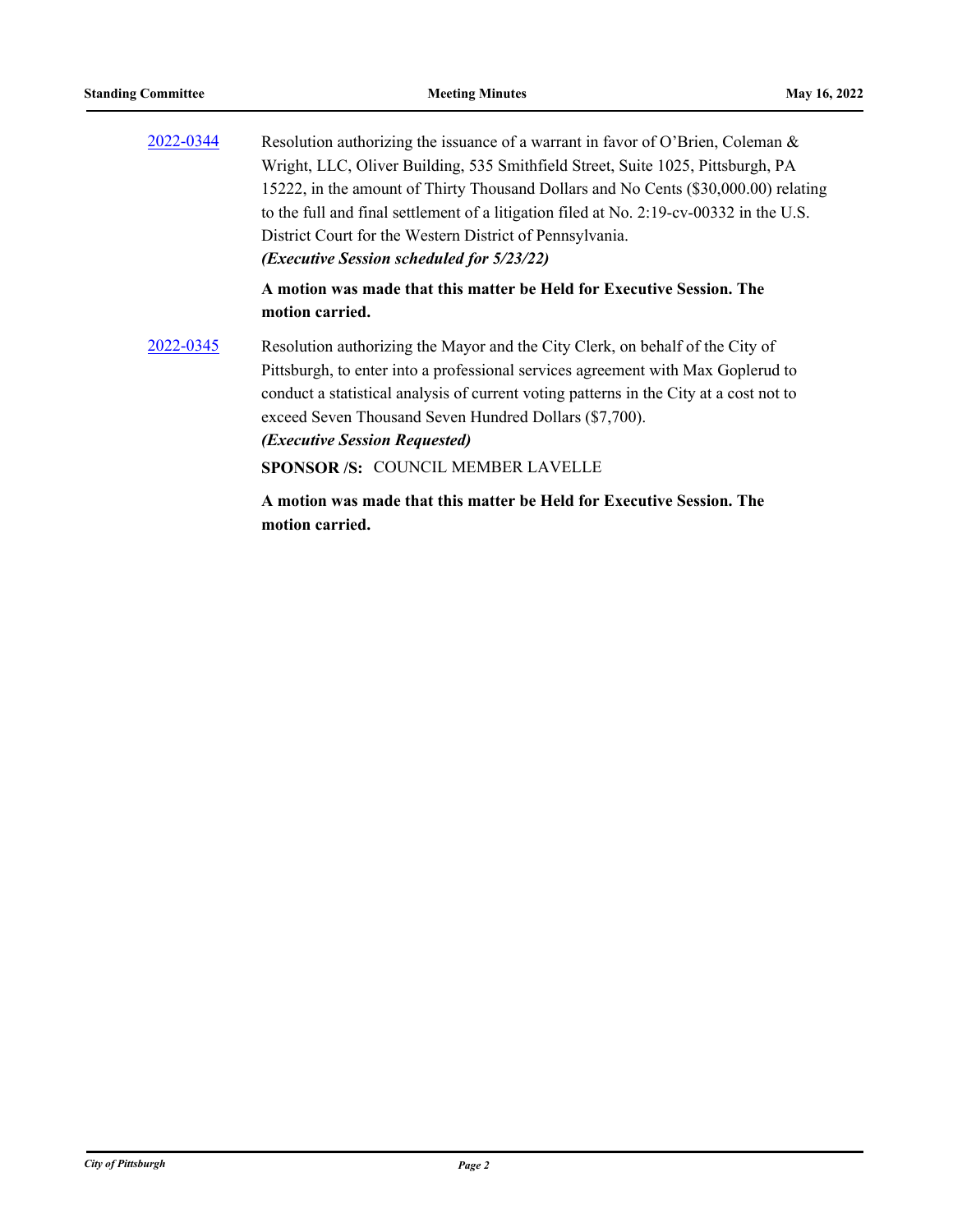#### **INVOICES**

# **INVOICES FOR COUNCIL APPROVAL**

**The following departmental invoices not covered under a contract with the City shall be paid by the City Controller after the invoices have been approved by City Council at the May 16th Standing Committees meeting. A completed standard form detailing the expenditures is attached to all of the below listed invoices. No payments will be made to any of the below listed vendors prior the approval of City Council.**

# **CITY COUNCIL**

**Friedson, Daniel – reimb/PA Annual Attorney Registration 275.00**

**Murray, James – reimb/food for event (Dist. 7) 93.90**

**Stadelman, Sally – reimb/Trello subscription (Dist. 1) 513.56**

**Trott, Ethan – reimb/snacks for event (Dist. 7) 38.95**

#### **OMB**

**NACTO – National Association of City Transportation Officials membership 25,000.00**

**Southwestern Pennsylvania Corp – membership renewal, 2022 38,579.50**

**Questica Inc – JDE integration assistance 281.75**

#### **INNOVATION & PERFORMANCE**

**Lamination Depot – laminating film for print shop 106.17**

#### **CONTROLLER**

**Mary Ann Bond – reimbursement for keys cut 75.00**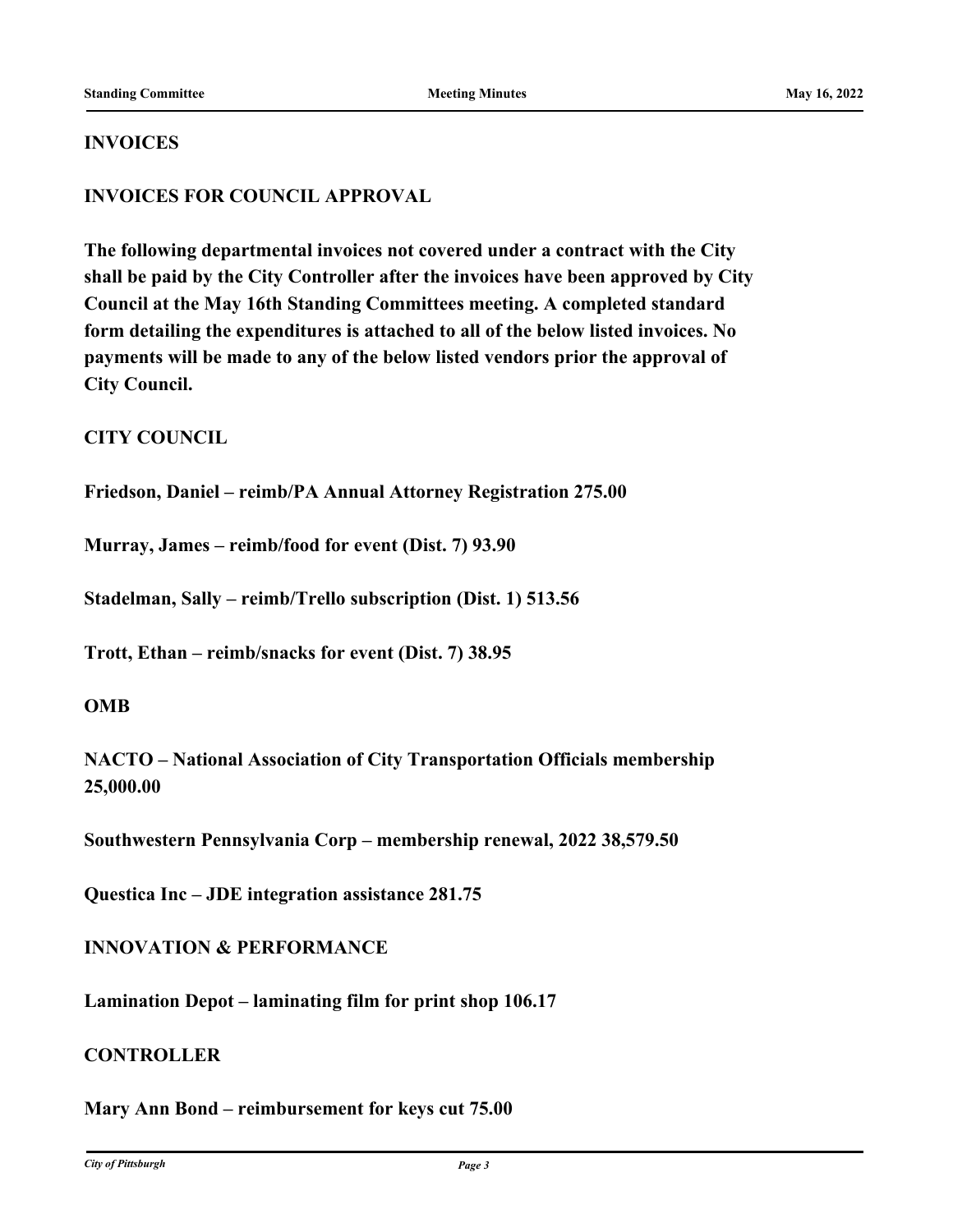# **FINANCE**

**K-7 Parking Company – parking lease for Land Care Coordinator 157.00**

**LAW**

**Babst, Calland, Clements & Zomnir – mediation services for litigation case 330.56**

**AKF Reporters Incorporated – original transcript 387.55**

**Department of Court Records – filings, copying at Prothonotary's office 345.25**

**Allegheny County Bar Association – legal directory and referral guide 52.00**

# **OMI**

**Net Transcripts Inc – transcription services 589.11**

# **PLANNING**

**Layman, Corey – Passport for continuing education courses for certified planner 180.00**

# **PLI**

**Brown, Andrew – reimbursement for state certification 55.27**

**Matthews, Christa – reimbursement for state certification 39.75**

**McDonald, Ian – reimbursement for state certification 109.70**

**Williams, Lance – reimbursement for state certification 109.70**

**Evans, Joshua – reimbursement for state certification 109.70**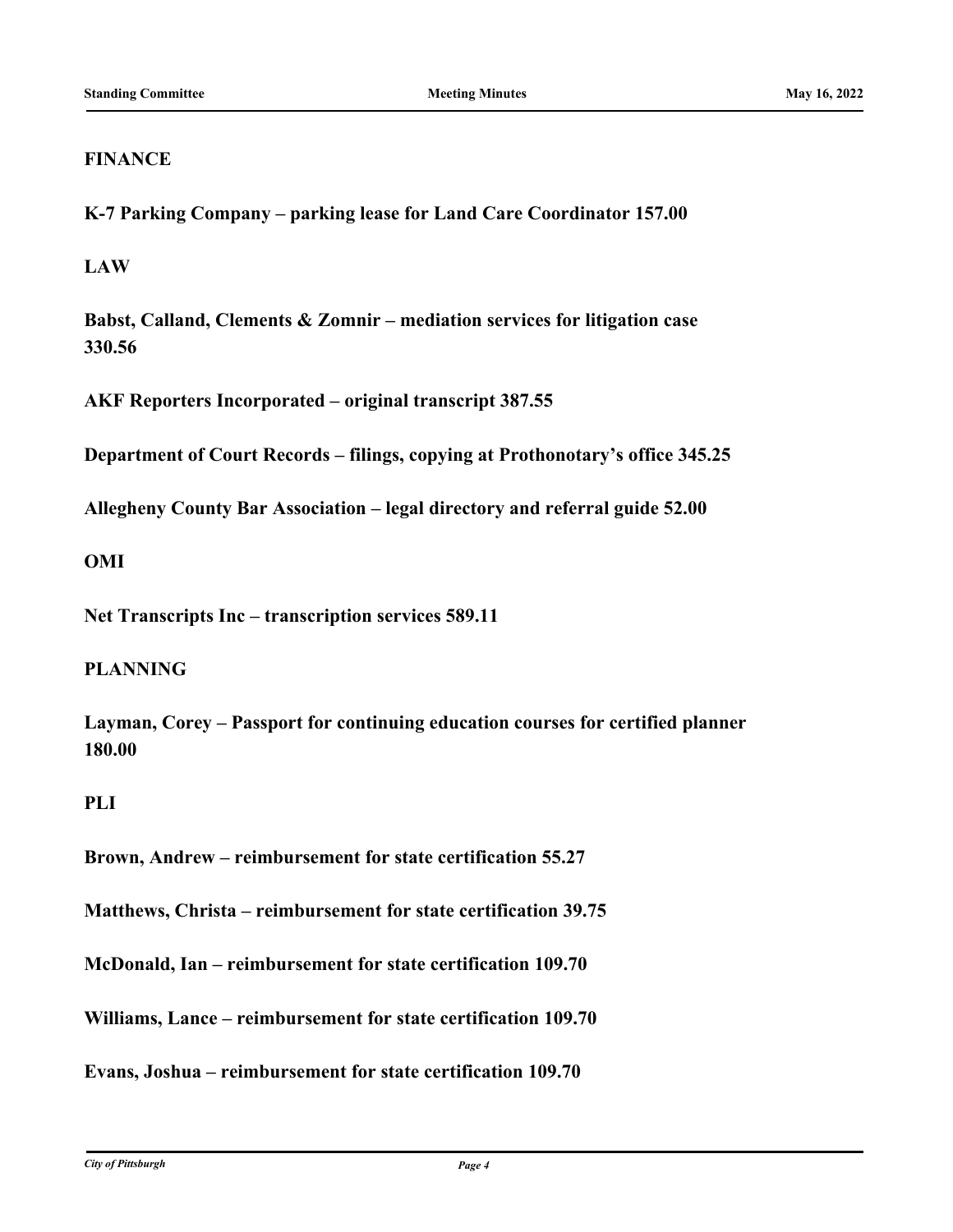### **Pook, Barbara – reimbursement for testing and state certification 241.00**

#### **PUBLIC WORKS**

**Zoresco Equipment Co – long term rental of storage trailers 260.00**

# **PARKS & RECREATION**

**Leominster Dekhockey Center – youth sports grant equipment 3,961.95**

**LaCaria, Aldene – tennis instructor, Mellon tennis bubble 837.50**

**Camillo, Joseph M – tennis instructor, Mellon tennis bubble 1,320.00**

**Parks, Richard – tennis instructor, Mellon tennis bubble 968.00**

**Siriprasert Jirakorn – tennis instructor, Mellon tennis bubble 216.00**

**Paull, Mark J – tennis instructor, Mellon tennis bubble 682.00**

**Haffner, Mark – tennis instructor, Mellon tennis bubble 253.00**

**Hassan, Shan – tennis instructor, Mellon tennis bubble 324.00**

#### **DOMI**

**Allegheny County Real Estate Department – subdivision plans, medic 4 160.00 A motion was made that this matter be Approved. The motion carried.**

#### **INTRA DEPARTMENTAL TRANSFERS**

**NONE**

#### **P-CARD APPROVALS**

**A motion was made that this matter be Approved. The motion carried.**

**[Item 21-2022](http://pittsburgh.legistar.com/gateway.aspx?m=l&id=/matter.aspx?key=27749)** P-Cards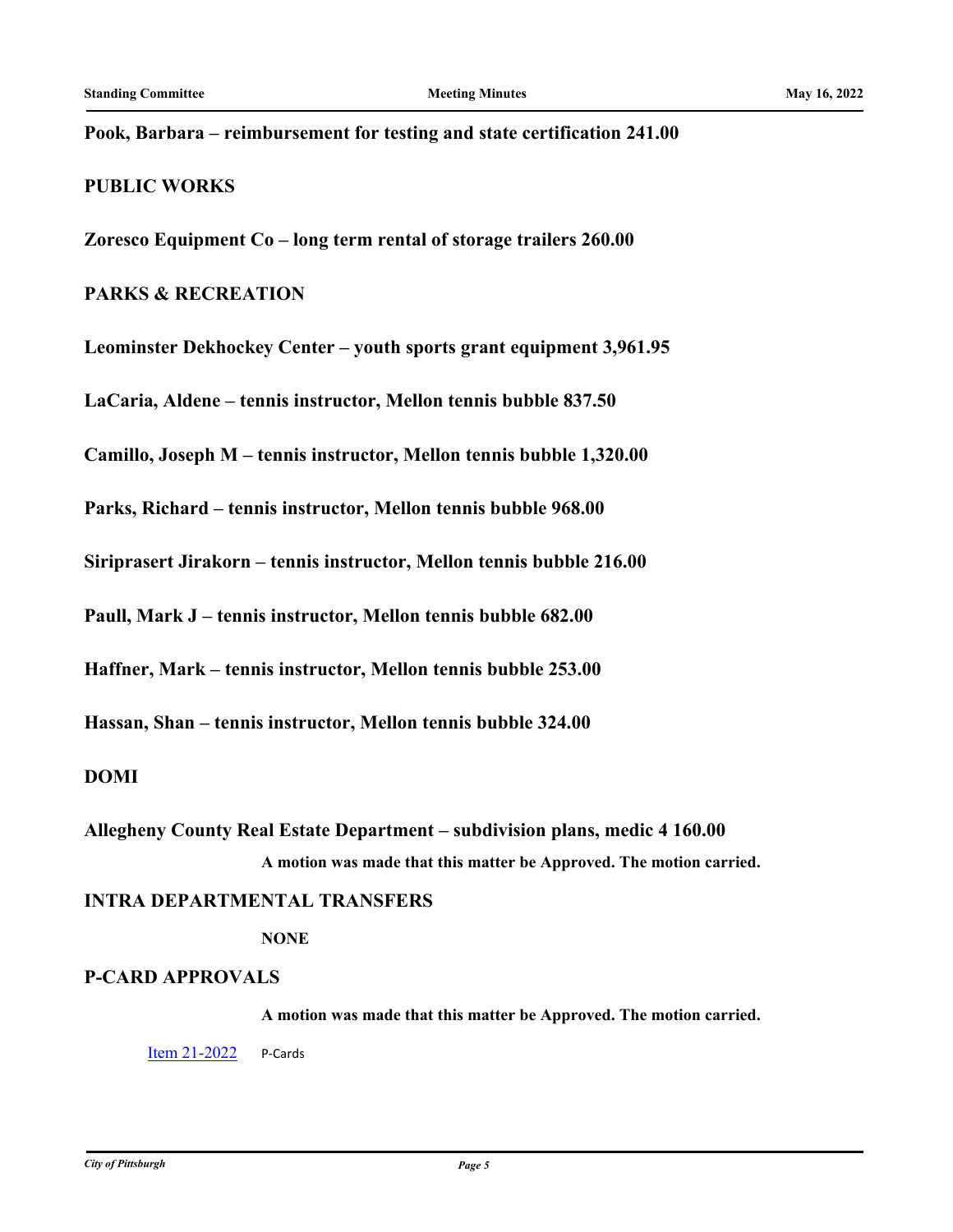# **PUBLIC WORKS COMMITTEE, MR. COGHILL, CHAIR**

# **NEW PAPERS**

[2022-0335](http://pittsburgh.legistar.com/gateway.aspx?m=l&id=/matter.aspx?key=27709) Resolution authorizing the Mayor and the Directors of the Department of Public Works and the Department of Finance, on behalf of the City of Pittsburgh, to enter into an agreement with Peoples Natural Gas Company LLC to provide a license for relocated natural gas pipelines and necessary accessories within certain portions of Frick Park.

# **A motion was made that this matter be Affirmatively Recommended. The motion carried.**

[2022-0336](http://pittsburgh.legistar.com/gateway.aspx?m=l&id=/matter.aspx?key=27710) Resolution providing for a Reimbursement Agreement with the Pennsylvania Department of Transportation for costs associated with the Preliminary Design phase of the Maple Avenue Bridge Project; providing for the payment of the costs thereof, not to exceed Two Hundred and Eighty Thousand Dollars (\$280,000.00). This resolution serves to authorize only the Reimbursement Agreement, at no cost to the City of Pittsburgh. Future Resolutions will authorize the project specific service agreements.

# **A motion was made that this matter be Affirmatively Recommended. The motion carried.**

[2022-0337](http://pittsburgh.legistar.com/gateway.aspx?m=l&id=/matter.aspx?key=27711) Resolution providing for a Reimbursement Agreement with the Pennsylvania Department of Transportation for costs associated with the Preliminary Design phase of the Elizabeth Street Bridge Rehabilitation Project; providing for the payment of the costs thereof, not to exceed Three Hundred and Fifty-Two Thousand Dollars (\$352,000.00). This resolution serves to authorize only the Reimbursement Agreement, at a no cost to the City of Pittsburgh. Future Resolutions will authorize the project specific service agreements.

# **A motion was made that this matter be Affirmatively Recommended. The motion carried.**

[2022-0338](http://pittsburgh.legistar.com/gateway.aspx?m=l&id=/matter.aspx?key=27712) Resolution providing for a Reimbursement Agreement with the Pennsylvania Department of Transportation for costs associated with the Preliminary Design phase of the Corley Street Bridge Project; providing for the payment of the costs thereof, not to exceed Two Hundred and Fifty-Two Thousand Dollars (\$252,000.00). This resolution serves to authorize only the Reimbursement Agreement, at no cost to the City of Pittsburgh. Future Resolutions will authorize the project specific service agreements.

> **A motion was made that this matter be Affirmatively Recommended. The motion carried.**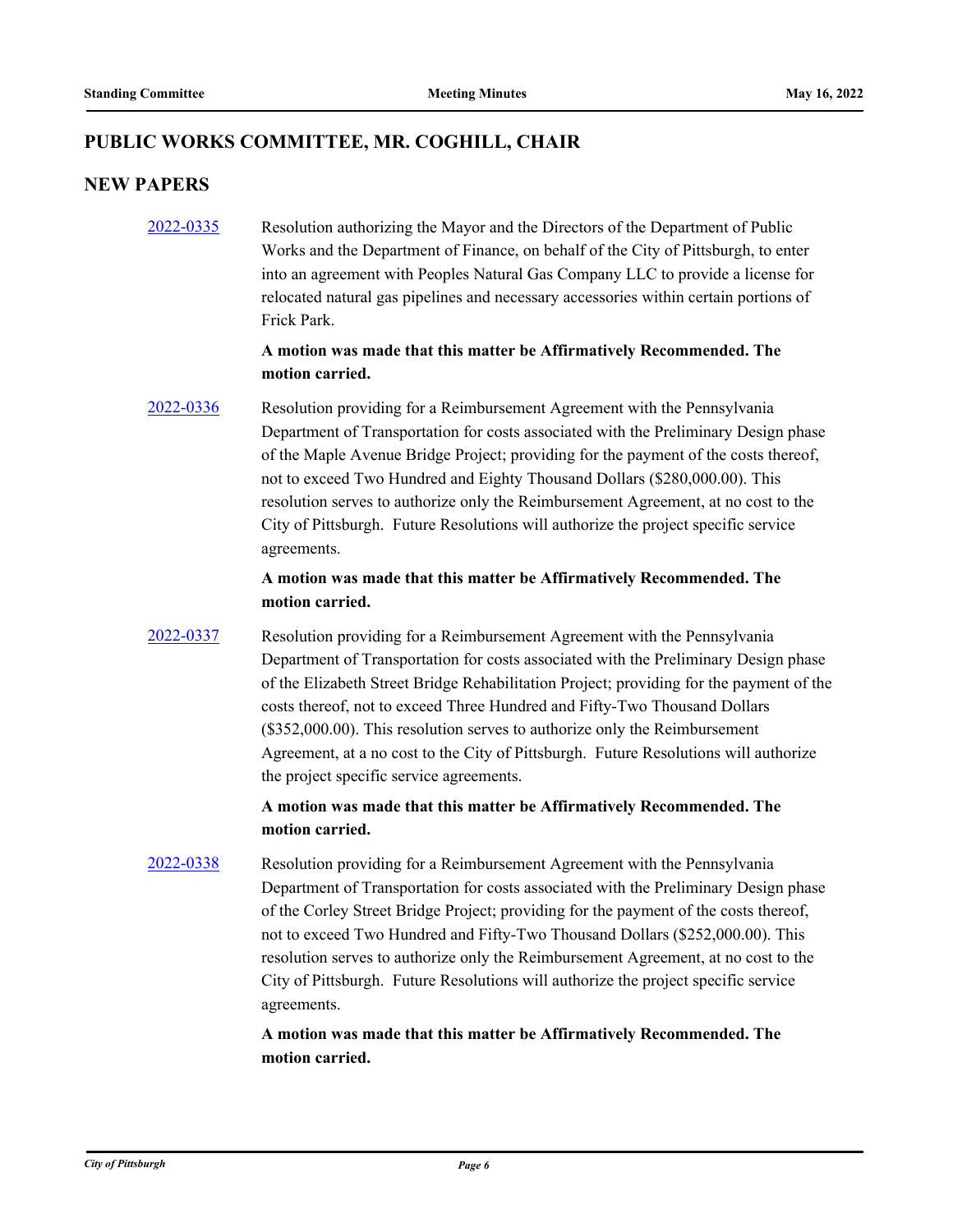| 2022-0339 | Resolution providing for a Reimbursement Agreement with the Pennsylvania<br>Department of Transportation for costs associated with the Preliminary Design phase<br>of the Calera Street Bridge Project; providing for the payment of the costs thereof,<br>not to exceed Three Hundred and Twelve Thousand Dollars (\$312,000.00). This<br>resolution serves to authorize only the Reimbursement Agreement, at no cost to the<br>City of Pittsburgh. Future Resolutions will authorize the project specific service<br>agreements. |
|-----------|------------------------------------------------------------------------------------------------------------------------------------------------------------------------------------------------------------------------------------------------------------------------------------------------------------------------------------------------------------------------------------------------------------------------------------------------------------------------------------------------------------------------------------|
|           | A motion was made that this matter be Affirmatively Recommended. The<br>motion carried.                                                                                                                                                                                                                                                                                                                                                                                                                                            |
| 2022-0340 | Resolution further amending Resolution No. 886 of 2021, effective December 27, 2021,<br>entitled "Resolution adopting and approving the 2022 Capital Budget and the 2022<br>Community Development Block Grant Program, and the 2022 through 2027 Capital<br>Improvement Program" by increasing ELIZABETH STREET BRIDGE (TIP) by<br>\$352,000, CORLEY STREET BRIDGE (TIP) by \$252,000, MAPLE AVENUE<br>BRIDGE (TIP) by \$280,000, and CALERA STREET BRIDGE (TIP) by \$312,000.                                                     |
|           | A motion was made that this matter be Affirmatively Recommended. The<br>motion carried.                                                                                                                                                                                                                                                                                                                                                                                                                                            |
| 2022-0347 | Resolution further amending Resolution number 948 of 2003, as amended, entitled<br>"Adopting and approving the 2004 Capital Budget and the 2004 through 2009<br>Capital Improvement Program" so as to change the McArdle Roadway deliverable<br>SPONSOR /S: COUNCIL MEMBER KAIL-SMITH                                                                                                                                                                                                                                              |
|           | A motion was made that this matter be Affirmatively Recommended. The<br>motion carried.                                                                                                                                                                                                                                                                                                                                                                                                                                            |
| 2022-0348 | Resolution further amending Resolution number 675 of 2008, as amended, entitled<br>"Adopting and approving the 2009 Capital Budget; and approving the 2009 through<br>2013 Capital Improvement Program" so as to change the McArdle Roadway<br>deliverables                                                                                                                                                                                                                                                                        |
|           | SPONSOR /S: COUNCIL MEMBER KAIL-SMITH                                                                                                                                                                                                                                                                                                                                                                                                                                                                                              |
|           | A motion was made that this matter be Affirmatively Recommended. The<br>motion carried.                                                                                                                                                                                                                                                                                                                                                                                                                                            |
| 2022-0349 | Resolution further amending Resolution number 855 of 2011, as amended, entitled<br>"adopting and approving the 2012 Capital Budget; and approving the 2012 through<br>2017 Capital Improvement Program" so as to change the McArdle Roadway<br>deliverable                                                                                                                                                                                                                                                                         |
|           | SPONSOR /S: COUNCIL MEMBER KAIL-SMITH                                                                                                                                                                                                                                                                                                                                                                                                                                                                                              |
|           | A motion was made that this matter be Affirmatively Recommended. The<br>motion carried.                                                                                                                                                                                                                                                                                                                                                                                                                                            |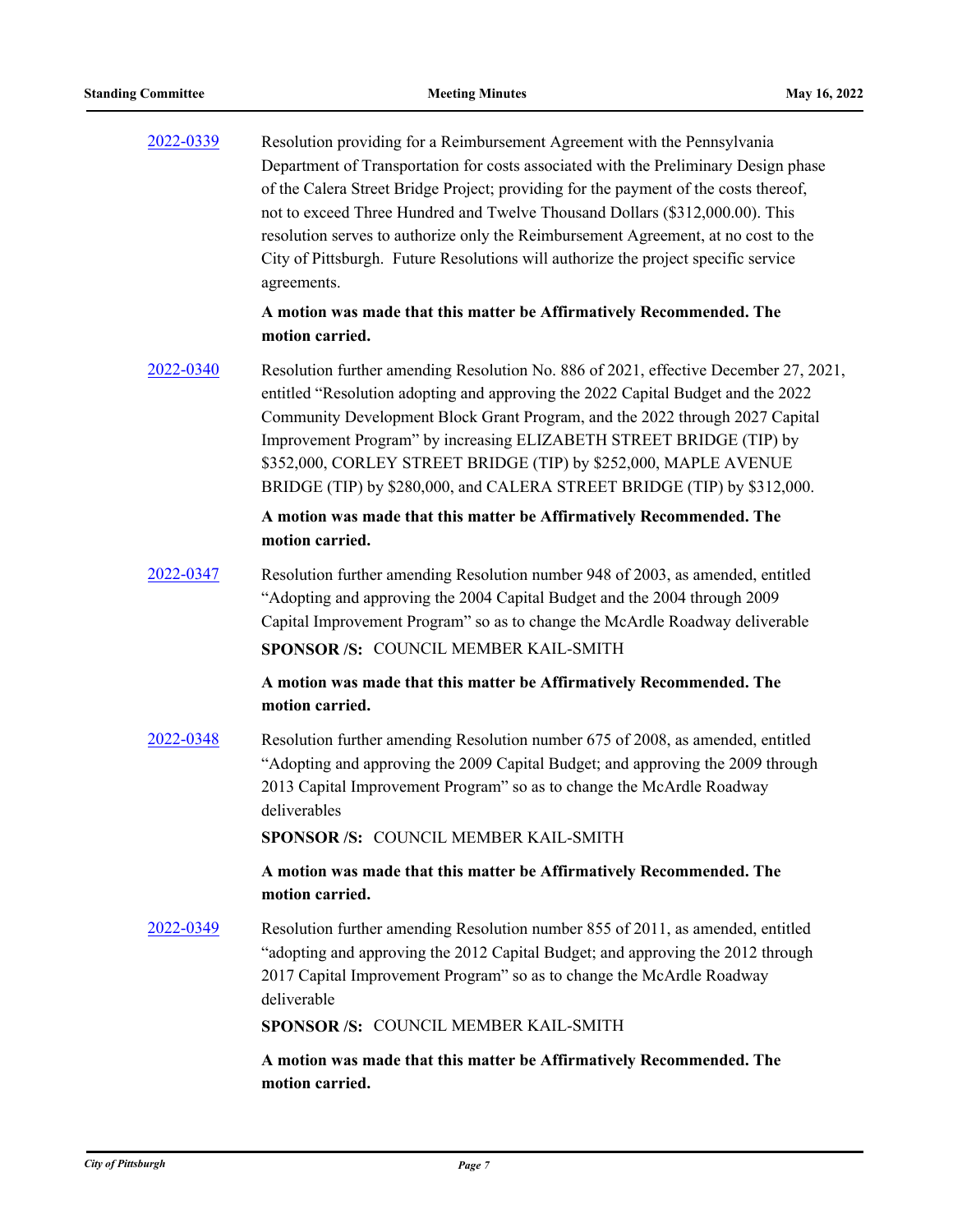# **LAND USE AND ECONOMIC DEVELOPMENT COMMITTEE, MR. WILSON, CHAIR**

# **DEFERRED PAPERS**

| 2022-0065 | Resolution amending Resolution number 863 of 2018, entitled "adopting and<br>approving the 2019 Community Development Block Grant Program" by transferring<br>remaining funds from the James Street Step Reconstruction project to the North Side<br>Christian Health Center (\$76,000) and Traffic Calming (\$14,220.54) |
|-----------|---------------------------------------------------------------------------------------------------------------------------------------------------------------------------------------------------------------------------------------------------------------------------------------------------------------------------|
|           | <b>SPONSOR/S: COUNCIL MEMBER WILSON</b>                                                                                                                                                                                                                                                                                   |
|           | A motion was made that this matter be Held in the Committee on Land Use<br>and Economic Development, due back by 6/1/2022. The motion carried.                                                                                                                                                                            |
| 2022-0300 | Resolution promoting affordable housing in the City of Pittsburgh by exploring the<br>expansion of Limited-Equity Housing Cooperatives (LECs).                                                                                                                                                                            |
|           | <b>SPONSOR/S: COUNCIL MEMBER GROSS AND COUNCIL MEMBER</b><br><b>KAIL-SMITH</b>                                                                                                                                                                                                                                            |
|           | A motion was made that this matter be Affirmatively Recommended. The                                                                                                                                                                                                                                                      |

#### **NEW PAPERS**

**motion carried.**

[2022-0346](http://pittsburgh.legistar.com/gateway.aspx?m=l&id=/matter.aspx?key=27720) Resolution further amending Resolution No. 606 of 2020, effective December 1, 2020, as amended, entitled "Resolution authorizing the Mayor and the Director of the Office of Management and Budget to enter into an Agreement or Agreement(s) with agencies to provide emergency shelter services, street outreach services, rental assistance and housing relocation and stabilization services, and/or data collection activities, as associated with 2020 Emergency Solutions Grant (ESG) funds at a cost not to exceed \$1,216,133.00 and 2020 Housing Opportunities for Persons with AIDS (HOPWA) funds at a cost not to exceed \$1,140,292.00" by amending various Emergency Solutions Grant line items, and authorizing a subsequent Agreement or Agreements.

> **A motion was made that this matter be Affirmatively Recommended. The motion carried.**

#### **INTERGOVERNMENTAL AFFAIRS COMMITTEE, MS. GROSS, CHAIR**

# **NEW PAPERS**

[2022-0341](http://pittsburgh.legistar.com/gateway.aspx?m=l&id=/matter.aspx?key=27715) Resolution adopting Plan Revision to the City of Pittsburgh's Official Sewage Facilities Plan for the North Shore Lot 10.2 project, Pittsburgh, PA 15212.

> **A motion was made that this matter be Affirmatively Recommended. The motion carried.**